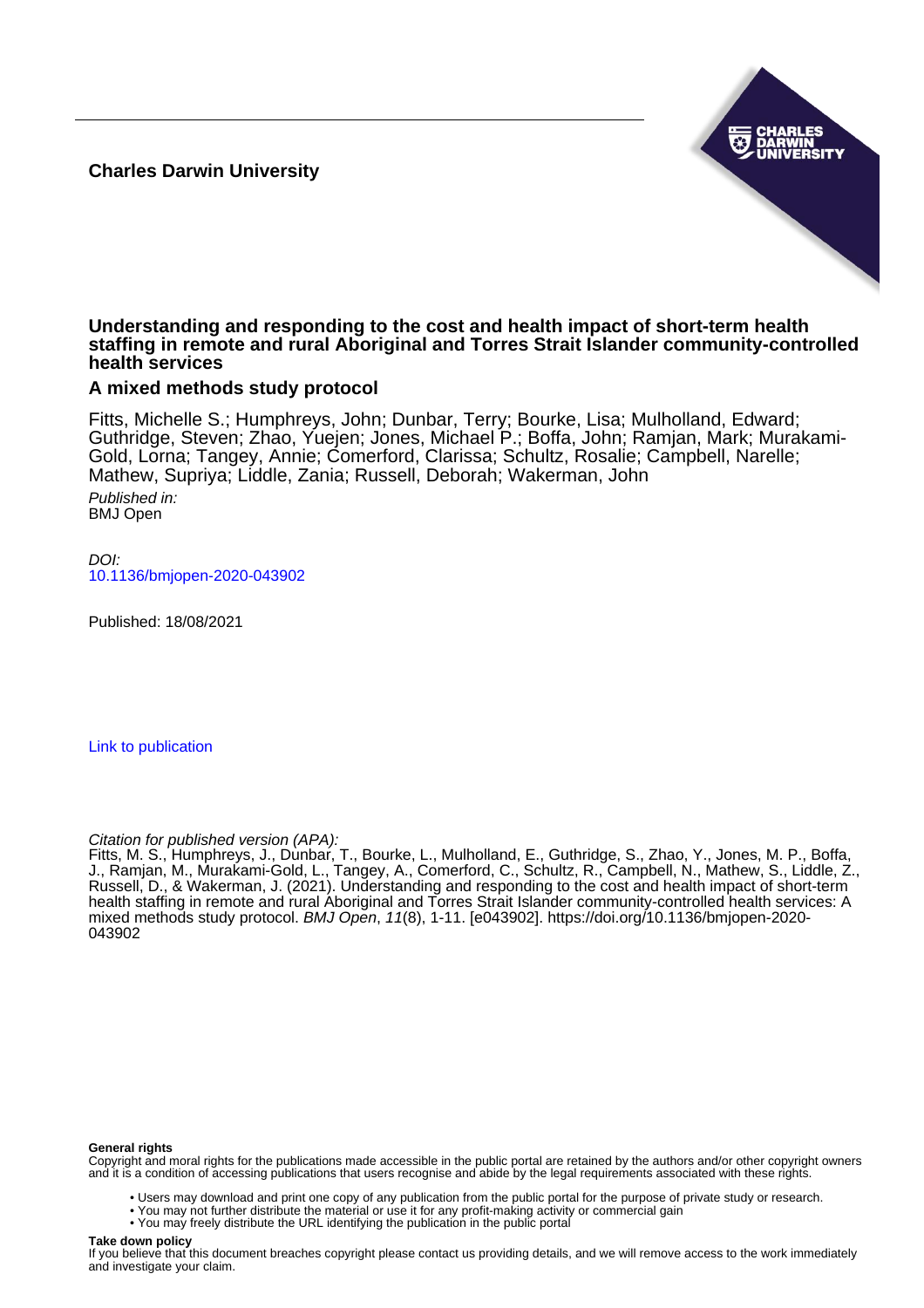# **BMJ Open Understanding and responding to the cost and health impact of short-term health staffing in remote and rural Aboriginal and Torres Strait Islander community-controlled health services: a mixed methods study protocol**

MichelleS Fitts  $\bigcirc$ ,<sup>1</sup> John Humphreys,<sup>2</sup> Terry Dunbar,<sup>3</sup> Lisa Bourke,<sup>4</sup> Edward Mulholland,<sup>5</sup> Steven Guthridge,<sup>6</sup> Yuejen Zhao <sup>1</sup>,<sup>7</sup> Michael P Jones,<sup>8</sup> John Boffa,<sup>9</sup> Mark Ramjan,<sup>10</sup> Lorna Murakami-Gold,<sup>11</sup> Annie Tangey,<sup>12</sup> Clarissa Comerford,<sup>12</sup> Rosalie Schultz,<sup>12</sup> Narelle Campbell,<sup>13</sup> Supriya Mathew,<sup>1</sup> Zania Liddle, $^{\rm 1}$  Deborah Russell, $^{\rm 1}$  John Wakerman $^{\rm 1}$ 

#### ABSTRACT

**To cite:** Fitts MS, Humphreys J, Dunbar T, *et al*. Understanding and responding to the cost and health impact of short-term health staffing in remote and rural Aboriginal and Torres Strait Islander community-controlled health services: a mixed methods study protocol. *BMJ Open* 2021;11:e043902. doi:10.1136/ bmjopen-2020-043902

► Prepublication history for this paper is available online. To view these files, please visit the journal online (http://dx.doi. org/10.1136/bmjopen-2020- 043902).

Received 19 August 2020 Accepted 05 May 2021



© Author(s) (or their employer(s)) 2021. Re-use permitted under CC BY-NC. No commercial re-use. See rights and permissions. Published by BMJ.

For numbered affiliations see end of article.

#### Correspondence to

Professor John Wakerman; john.wakerman@menzies. edu.au

Introduction Access to high-quality primary healthcare is limited for remote residents in Australia. Increasingly, remote health services are reliant on short-term or 'fly-in, fly-out/ drive-in, drive-out' health workforce to deliver primary healthcare. A key strategy to achieving health service access equity, particularly evident in remote Australia, has been the development of Aboriginal Community Controlled Health Services (ACCHSs). This study aims to generate new knowledge about (1) the impact of short-term staffing in remote and rural ACCHSs on Aboriginal and Torres Strait Islander communities; (2) the potential mitigating effect of community control; and (3) effective, context-specific evidence-based retention strategies.

Methods and analysis This paper describes a 3-year, mixed methods study involving 12 ACCHSs across three states. The methods are situated within an evidencebased programme logic framework for rural and remote primary healthcare services. Quantitative data will be used to describe staffing stability and turnover, with multiple regression analyses to determine associations between independent variables (population size, geographical remoteness, resident staff turnover and socioeconomic status) and dependent variables related to patient care, service cost, quality and effectiveness. Qualitative assessment will include interviews and focus groups with clinical staff, clinic users, regionally-based retrieval staff and representatives of jurisdictional peak bodies for the ACCHS sector, to understand the impact of short-term staff on quality and continuity of patient care, as well as satisfaction and acceptability of services.

Ethics and dissemination The study has ethics approval from the Human Research Ethics Committee of the Northern Territory Department of Health and Menzies School of Health Research (project number DR03171), Central Australian Human Research Ethics Committee (CA-19-3493), Western Australian Aboriginal Health Ethics Committee (WAAHEC-938) and Far North Queensland Human Research

#### Strengths and limitations of this study

- ► This will be the first empirical examination of the use and impact of short-term staffing in rural and remote Aboriginal Community Controlled Health Services (ACCHSs).
- $\blacktriangleright$  This research project is designed as a partnership and has been shaped and approved by partnering ACCHSs, with implementation strongly guided by the steering committee and the Aboriginal and Torres Strait Islander research team members.
- ► Recognising and respecting the importance of local skills and knowledge, trained interpreter/translators and community-based researchers will be employed to enable participants to speak in their language of preference and provide guidance on cultural protocols.
- $\blacktriangleright$  Rigorous evidence generated from the study can inform policy and more effective practice that will help to stabilise the remote health workforce, save money and ultimately, contribute to 'closing the gap' in health outcomes.
- ► Although the findings may be relevant to similar remote and regional ACCHSs, the findings may not be generalisable to all remote and regional ACCHSs.

Ethics Committee (HREC/2019/QCH/56393). Results will be disseminated through peer-reviewed journals, the project steering committee and community/stakeholder engagement activities to be determined by each ACCHS.

#### **BACKGROUND**

Mortality rates and burden of disease rise with increasing distance from major cities across Australia.<sup>[1](#page-10-0)</sup> Access to health service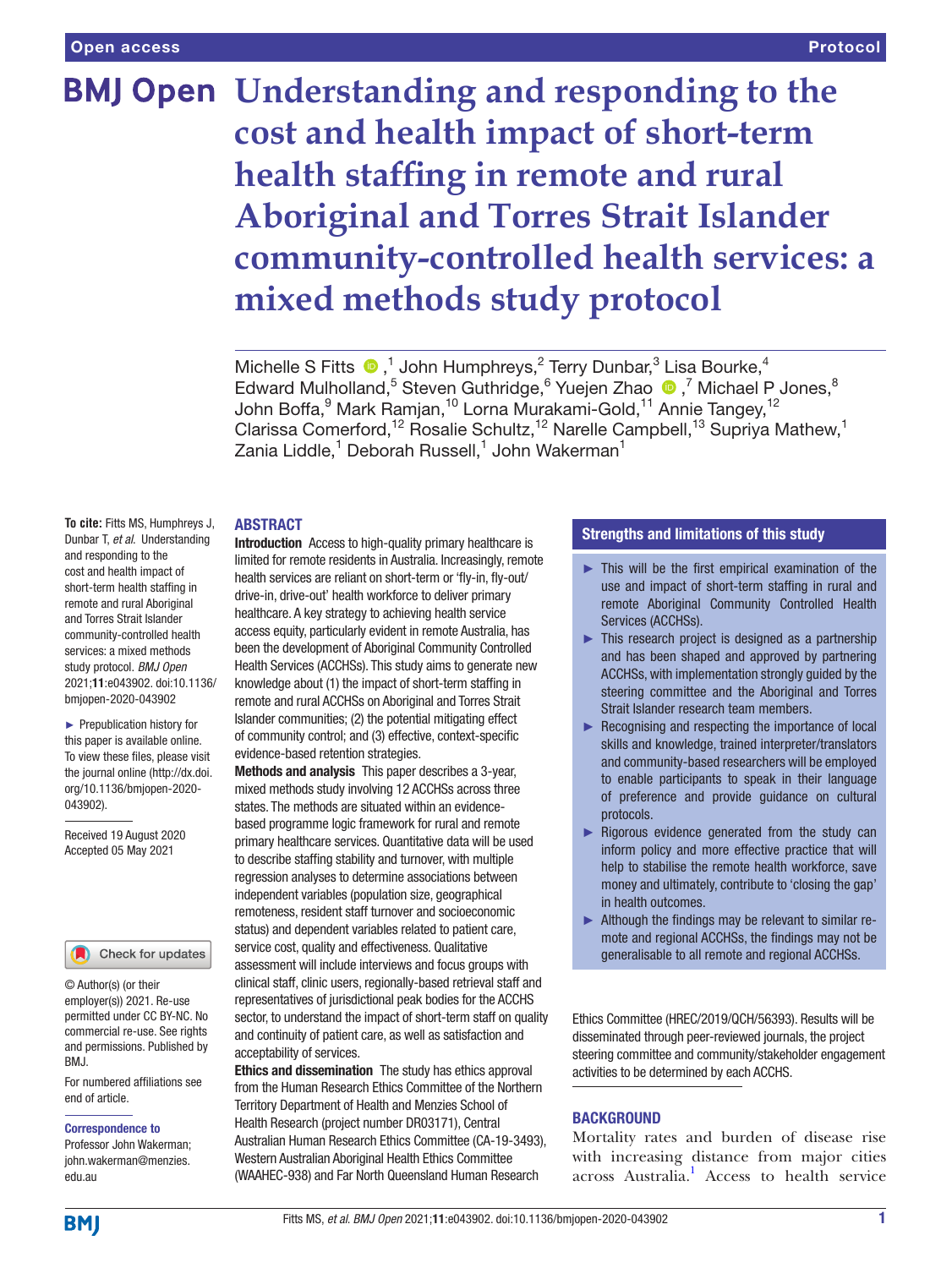declines with increasing remoteness, and consequently rates of preventable admissions to hospital increase mark-edly with remoteness.<sup>[2](#page-10-1)</sup> While conceptualisation of access differs between theoretical frameworks, many of them do agree that access relates to characteristics of health service providers and the characteristics and expectations of the patient, the dynamic interaction between supply (location, availability or cost of services) and demand (the burden of disease and knowledge, attitudes and skills and self-care practices of the population). $3-5$ 

The need for an accessible and effective primary healthcare (PHC) system is widely recognised as key to improving health outcomes for Aboriginal and Torres Strait Islander communities and closing the gap in health outcomes.<sup>6</sup> Aboriginal and Torres Strait Islander Australians living in remote areas experience unacceptably high rates of injury, chronic disease and poverty.<sup>7</sup> Despite these health needs, the availability of a stable resident health workforce which can deliver effective PHC services is frequently lacking in rural and remote communities.<sup>8-10</sup>

At the same time, a key strategy to achieving equity of access to appropriate and effective health services in Australia has been the development of over 140 Aboriginal Community Controlled Health Services (ACCHSs) over the past 50 years. ACCHSs range in size, infrastructure and workforce. ACCHSs, like other Aboriginal organisations, have a governance model where the service is operated by, and accountable to, the local Aboriginal community. ACCHSs contribute to improving the health and well-being of Aboriginal and Torres Strait Islander peoples through several pathways, including communitycontrolled governance, providing employment and training, strengthening the broader health system and providing accessible, comprehensive PHC.<sup>11</sup>

A growing body of evidence indicates that remote and rural population access to healthcare is not simply about geographical distance and availability of health professionals. Appropriate models of care meeting local popu-lation needs are equally important.<sup>[9](#page-10-7)</sup> Serving one-third to one-half of the Aboriginal and Torres Strait Islander population,<sup>[12](#page-10-8)</sup> many ACCHSs demonstrate an exemplary model of comprehensive PHC specifically shaped for local Aboriginal and Torres Strait Islander communities. A small but significant body of research from Australia and Canada demonstrates an association between community control, and improved access and health outcomes.<sup>11 13-16</sup>

PHC workforce models in remote Australia differ from those in urban and rural settings.<sup>[17](#page-10-9)</sup> Remote clinics usually consist of small teams comprising resident remote area nurses (RANs) and Aboriginal and Torres Strait Islander Health Practitioners (ATSIHPs) supported by visiting general practitioners, specialist doctors and allied health professionals. ATSIHPs operate as independent practitioners, working alongside and collaboratively with other clinicians including doctors, nurses, midwives, allied health and oral health practitioners in a range of settings.<sup>18</sup> In their role, they may have a broad individual clinical scope of practice or work in a more specialised

role, depending on their qualification, clinical setting, level of supervision and community need.

In Australia, the transition of government-run PHC services to community control is supported by both national<sup>19</sup> and state governments.<sup>20</sup> Within ACCHSs, two in three (65%) positions are held by Aboriginal or Torres Strait Islander peoples<sup>21</sup> and as many as  $93\%$  of patient consults involve  $ATSIHPs<sup>22</sup>$  $ATSIHPs<sup>22</sup>$  $ATSIHPs<sup>22</sup>$  In communities with ACCHSs, family connections between resident health staff and their communities contribute to increased participation in health activities<sup>23</sup> and community members having a sense of ownership of the service<sup>24</sup>; The presence of people from the local community, employment of Aboriginal and Torres Strait Islander people in the service are key contributors to improved accessibility.<sup>[25](#page-10-17)</sup>

For over a decade, there has been an increasing reliance on a short-term or 'fly-in, fly-out'/'drive-in, drive-out' (FIFO/DIDO) health workforce to fill vacant positions and overcome the health workforce distribution problems in remote Australia.<sup>26</sup> The substantial increase in a FIFO/DIDO health workforce has been supported by government in the form of funding for the Remote Area Health Corps, which provides short-term employment in the Northern Territory (NT) averaging from 3 to 4weeks per placement.<sup>[27](#page-10-19)</sup> There has been a concomitant proliferation of private staffing agencies contributing to this workforce trend.<sup>[28](#page-10-20)</sup> A recent cross-sectional analysis in the NT found that 42% of remote nurses employed by NT Department of Health were employed on a casual or agency contract.<sup>[29](#page-10-21)</sup>

The FIFO/DIDO model potentially provides benefits, such as providing coverage while permanent staff take annual and other types of leave and participate in professional development offsite. Short-term staff may provide 'fresh eyes' and have different perspectives to offer in remote clinics.<sup>30</sup> Furthermore, those short-term staff who have familiarity with specific communities from previous work in those communities, may require little orientation and may bring with them a broad range of knowledge and depth of experience that may otherwise not be available in the community. The team recently completed a project with similar aims and methods with remote NT Government clinics,<sup>31</sup> finding tensions between the benefits and disadvantages of using  $FIFO/DIDO$  staff.<sup>30</sup> For example, there was a clear hierarchy between agency and permanent RANs, where permanent staff reproduced specific team cultures and ways of practising.

The heavy reliance on short-term staff, who move from community to community or work in communities for short periods and then leave, has also raised significant concerns about the impacts on patient care, on resident health service staff and on health system costs.<sup>[32](#page-11-1)</sup> Health workforce stability may be less of a problem in ACCHSs because of employment of local community members and Aboriginal and Torres Strait Islander peoples, stronger community links and Aboriginal and Torres Strait Islander governance. Better availability and continuity of care with ATSIHPs in ACCHSs, for example, may help compensate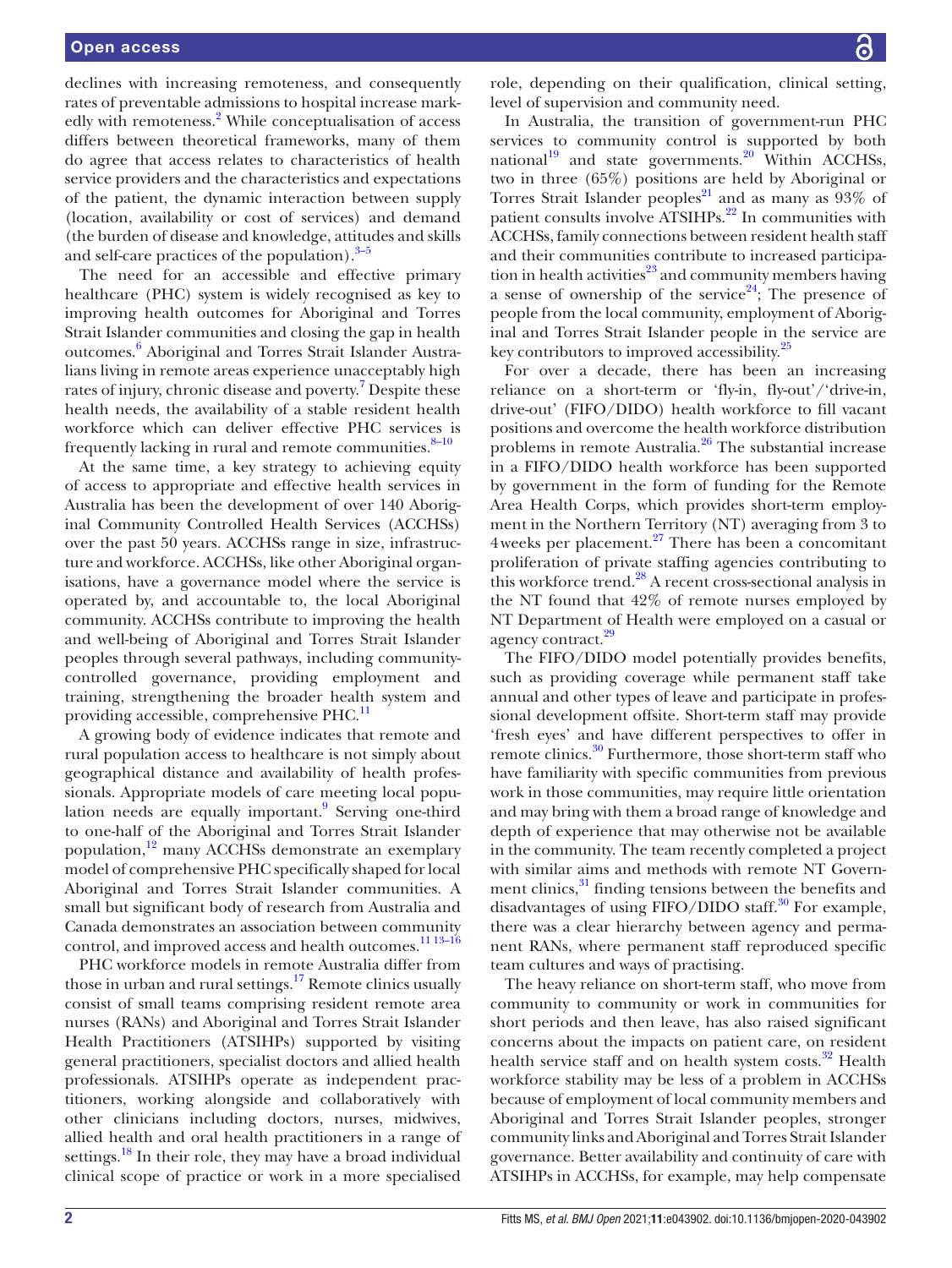for lack of continuity of nurses and other primary care providers.<sup>33</sup> However, there is a dearth of empirical data relating specifically to the impact of community control on workforce retention.

The costs of maintaining agency and short-term staffing are high, with the costs proportional to staff turnover and remoteness. In the previous project with NT Government clinics, the team quantified high usage of agency nurses, declining usage of ATSIHPs and an alarmingly high rate of staff turnover in remote NT Government-run clinics.<sup>[8](#page-10-5)</sup> Remote nurse annual turnover rates, for example, average 148% per annum. Turnover rates of ATSIHPs are almost half this rate (79%) and may be even lower in remote ACCHSs.<sup>[8](#page-10-5)</sup> We have also quantified the considerable costs of high staff turnover in government-run clinics. Reducing remote resident staff turnover to 40% per annum (which is still very high by international standards) would result in savings of \$A21million per annum for primary care in NT Government remote clinics.<sup>34</sup> The analyses also demonstrated the significant cost-ineffectiveness of high turnover and agency staff usage, with potential savings of \$A32million per annum to the NT health system if staff turnover were halved. $35$  Sustainable employment of local community members is key to improved access to cultur-ally safe care in government-run clinics.<sup>[30](#page-10-22)</sup>

#### Aims

Given the importance of providing accessible, sustainable and appropriate PHC in remote and rural Aboriginal and Torres Strait Islander communities, the aims of this study are to generate new knowledge about:1) the impact of short-term staffing in remote and rural ACCHS's on Aboriginal communities ;2) the potential mitigating effect of community control; and, 3)effective, contextspecific evidence-based retention strategies.

The study will compare the effects of two distinct PHC governance models and thereby contribute to the development of evidence-based workforce strategies to stabilise the remote and rural health workforce and improve access to essential PHC services for Aboriginal and Torres Strait Islander peoples in rural and remote areas. The hypotheses to be tested are that:

- 1. In ACCHSs, high utilisation of short-term health staff has a negative impact on resident health teams in remote and rural Aboriginal and Torres Strait Islander communities in terms of increased workload and stress, decreased professional satisfaction and decreased length of stay;
- 2. In ACCHSs, high turnover and high utilisation of short-term health staff in remote and rural Aboriginal and Torres Strait Islander communities have a negative impact on the quality, acceptability, safety and continuity of patient care;
- 3. High turnover and high utilisation of short-term health staff increases service costs and decreases effectiveness of ACCHSs in remote and rural Aboriginal and Torres Strait Islander communities;

4. Community control has a mitigating effect on utilisation of short-term staff and on staff turnover. These in turn have an impact on service effectiveness, cost and consumer and staff satisfaction in remote Aboriginal and Torres Strait Islander communities. Hence, we predict a lesser impact of short-term staff utilisation on these parameters in ACCHSs when compared with NT Government-run PHC services.

#### METHODS/DESIGN

This mixed methods study will benefit from our expe-rience working with government-run PHC services.<sup>[31](#page-11-0)</sup> Using similar, refined methods will enable important comparisons to be made between NT Government-led remote health services and ACCHSs regarding the use and impact of short-term staff. Using a mixed methods approach will help ensure that data are rich and interpreted appropriately. A systematic review will also form part of this programme of work. $36$  Building on earlier systematic reviews,  $\frac{3738}{37}$  this review will investigate the associations between interventions to retain health workers working in rural and remote areas of high-income countries and retention (Hypothesis 4).

#### Setting and location

The study will be implemented in August 2019 and finish in August 2022. The project will be conducted in partnership with 12 remote and rural ACCHSs located in NT, Western Australia (WA) and Queensland. Participating services represent a range of jurisdictions and service sizes. Rural locations are within remoteness area (RA) categories RA3 and RA4; remote locations are RA5 as defined by the Australian Statistical Geography Standard—Remoteness Area taxonomy.<sup>[39](#page-11-7)</sup> The remote Aboriginal and Torres Strait Islander communities and townships that these ACCHSs service range in size from small localities of around 100 people to large remote communities of approximately 3000 people.<sup>[40](#page-11-8)</sup>

#### Conceptual framework

The study uses a results-based logic model, adapted for the Australian context, which links health service resource inputs, outputs and outcomes with policies, programmes or initiatives (see [figure](#page-4-0) 1).<sup>41,42</sup> PHC inputs (eg, funding arrangements, infrastructure linkages and workforce), and PHC delivery through three categories of work processes (governance and public participation, healthcare leadership and management and clinical activities and decisions) are intended to produce specific outputs (eg, products and services) and are the primary link in the chain through which outcomes are achieved.<sup>42</sup> There are three types of direct PHC effectiveness outcomes: (1) immediate (direct), (2) intermediate (indirect) and (3) final. Immediate outcomes are those for which the PHC workforce, including policymakers and practitioners, can reasonably assume control, responsibility and accountability. Intermediate outcomes include areas in which PHC stakeholders have a lesser degree of control, but for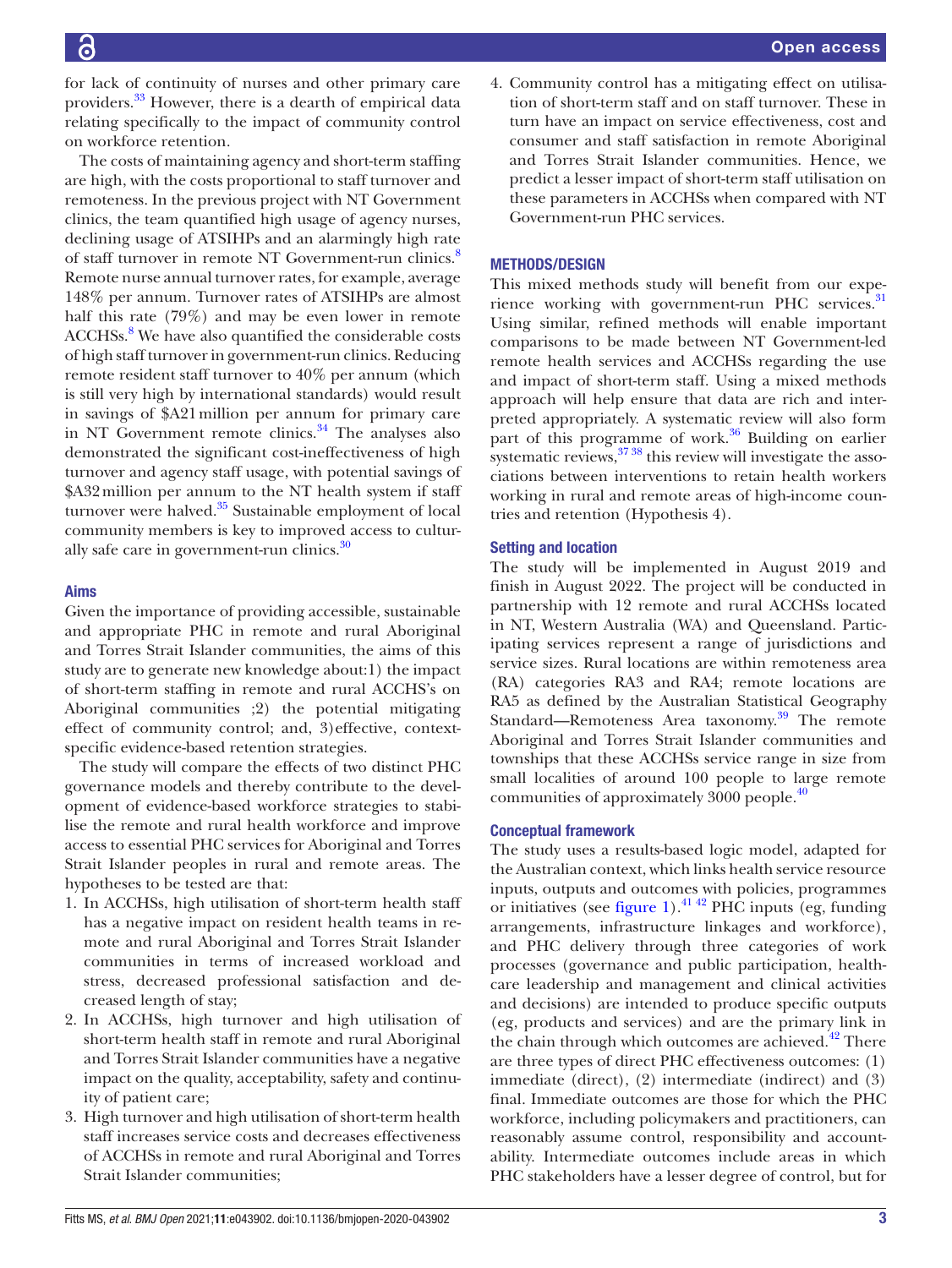

<span id="page-4-0"></span>Figure 1 An evidence-based logic model for primary healthcare for small rural and remote communities. PHC, primary healthcare.

which PHC services are still expected to have an impact. Final outcomes are long-term PHC objectives for individuals, the population and the healthcare system.

Conceptually, this study will address how a specific context characterised by supportive policy (with respect to community control) and change from government control to structural community control ('community readiness') $^{43}$  influences the inputs and enablers (ACCHSs' governance, leadership, workforce). These inputs will be linked to immediate (direct), intermediate (indirect) and to final outcomes. Using this logic model ensures that appropriate data are collected to inform all components of the research, and that the contribution of context, inputs and enablers are monitored against relevant outcome measures. The research will contribute to the health workforce literature through generating new knowledge about how context, inputs, enablers and outcomes are linked.

#### Quantitative methods and analysis Data

The study will use retrospective quantitative data that pertain to both individuals and clinics for the period from 2010 to the latest data available in 2020. Specifically, the study will use routinely collected administrative data sets including hospitalisations, death registries, primary care utilisation (at participating ACCHSs and government-run remote clinics), National Aboriginal Health Key Performance Indicators (nKPIs), financial data and payroll/employment data. In order to monitor workforce

issues and trends, the research will also include documentation collected by ACCHSs such as annual staff job satisfaction surveys, exit interviews and organisational charts. To accurately attribute hospitalisations to ACCHS clients, data linkage methods will be used to link ACCHSs' client records with hospital separation minimum data sets, death registry data and primary care utilisation at government-run clinics and aggregated for each study-month.

Data and key information from ACCHSs will also be collected systematically to develop profiles for each participating service. This data collection tool will be developed in conjunction with the ACCHSs and piloted with several ACCHSs prior to being administered. Data variables will include changes over time in number of staff positions by profession and site, timing and nature of retention interventions, service population, geographical footprint, number and names of clinics, data management processes, format in which data can be provided, capability of providing different data items, uniformity across clinics within each ACCHS (eg, in management systems) and measures of geographical remoteness including Accessibility Remoteness Index of Australia Plus and distances from nearest hospital and nearest city.<sup>44</sup> These data will be collected from a range of sources including publicly available information on the internet (eg, Australian Bureau of Statistics data), privately provided data (eg, Accessibility Remoteness Index of Australia Plus) and through email and telephone calls between researchers and the key contact person at each ACCHS.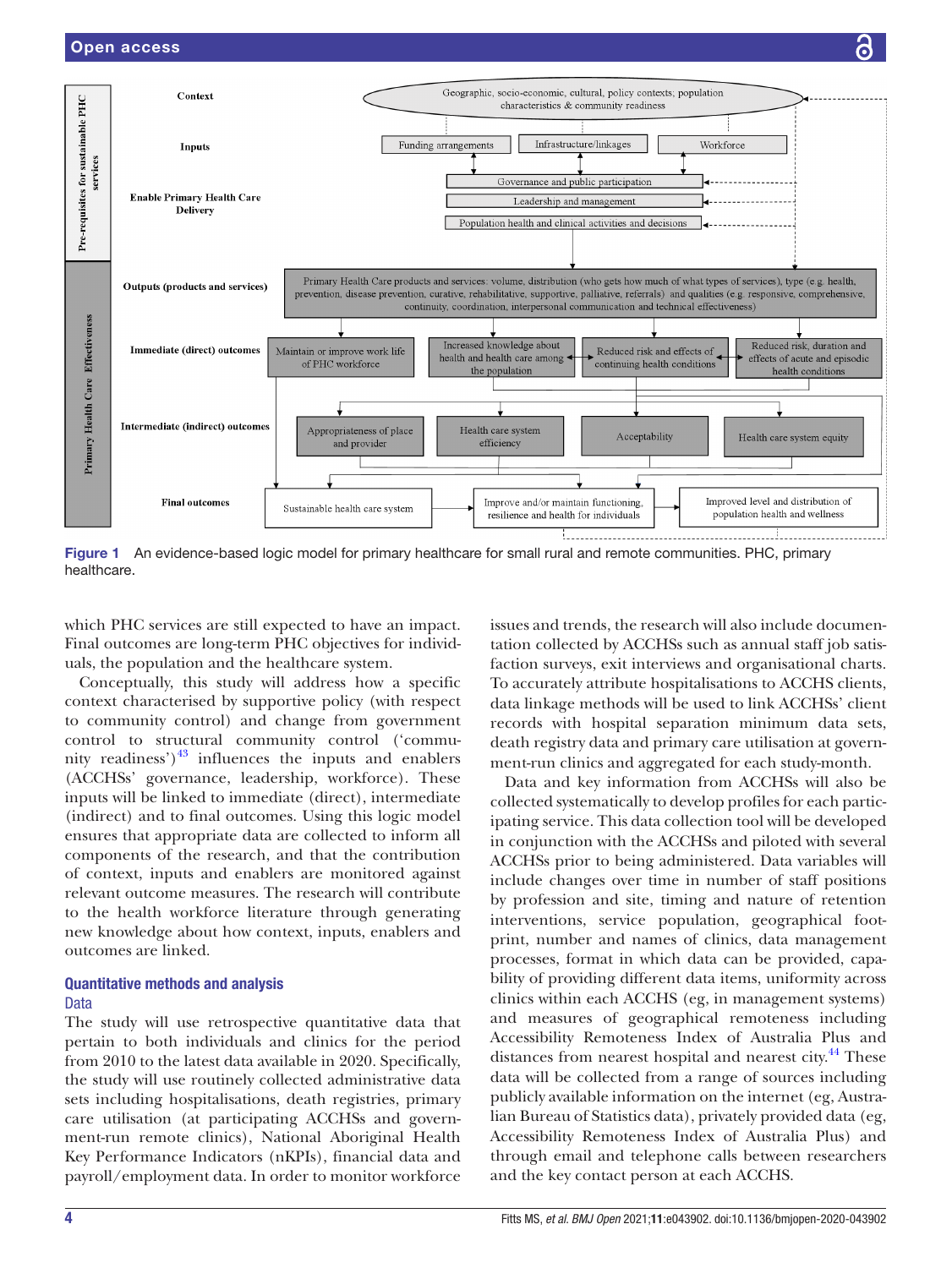Data linkage is planned for linking individual-level primary care data from ACCHSs (where available) to hospitalisation data. Third party data linkage organisations in each jurisdiction will provide the data linkage service (eg, SA-NT Datalink for ACCHSs whose patients are admitted to NT hospitals; WA Data Linkage Branch for the ACCHSs whose patients are admitted to WA hospitals; Research Linkage Group at Queensland Health for the ACCHSs whose patients are admitted to Queensland hospitals).

#### Statistical analysis

Personnel and finance data provided by ACCHSs will be used to determine staff exits from clinics and calculate staff turnover rates, stability rates, use of casual, agency and locum staff and staffing full-time equivalents (FTEs) during each clinic-month. These will be the major measures of inputs as per the logic model in [figure](#page-4-0) 1.

Correlations between use of casual/agency/locum staff and staff turnover/stability measures will provide an initial indication of impact of short-term health staff on resident health teams (Hypothesis 1). Statistical associations between casual/agency/locum staff and permanent staff FTEs will be further investigated using univariate  $\chi^2$ analysis with total and linear trend decomposition of  $\chi^2$ values for the linear correlation coefficient.<sup>45</sup> Multivariate analysis will use both dynamic and autoregressive Markov switching models for the total FTEs as the dependent variable with turnover, stability and casual/agency/locum staff proportion as non-switching covariates.

Correlations between measures of staff turnover/ stability (key independent variables) with measures of quality of care such as nKPIs and potentially preventable hospital admissions (dependent variables) will provide a further indication of impact of short-term health staffing on quality of care (Hypothesis 2). Associations will be additionally tested using general linear models (linearisation method) to estimate within-clinic correlation and adjust SEs accordingly. The nKPIs will be expressed as sequential change from the previous period (month, quarter or half year) to express change in indicator status. Direction and strength of associations will be indicated by β coefficients.

Two cost-effectiveness analyses will compare the costeffectiveness of clinics with higher staff turnover or higher use of casual/agency/locum staff with clinics with lower turnover or lower use of casual/agency/locum staff, respectively (Hypothesis 3). Incremental costeffectiveness ratios will be calculated with key primary care effectiveness proxies being hospitalisation rates and years of life lost (YLL) rates, respectively. Total hospitalisation and YLL rates have been used as acceptable proxy measures for the effectiveness of PHC in the costeffectiveness literature.

Costs per person-month will be calculated using ACCHSs' expenditure and hospitalisation data. Jurisdictional average costs per hospitalisation will be sought and used as benchmark prices for hospitalisations. A

threshold of \$A120000 (2020 value, adjusted for inflation in other years) will be used as the benchmark price for a YLL. Cost-effectiveness planes and cost-effectiveness acceptability curves will be examined to investigate uncertainty of incremental cost-effectiveness ratios and acceptability of savings per hospitalisation and per YLL.

Measures of staff turnover/stability, clinical utilisation, service effectiveness, quality and cost will be compared between ACCHSs and government-run clinics using data collected from a previous project $31$  using general linear models with SEs adjusted for repeated measures (Hypothesis 4). We will also track changes in staffing patterns, clinical utilisation, quality of care and costs in clinics which have transitioned from government-run to community control within the period under consideration.

In all analyses, statistical inference will employ the nonparametric bootstrap method to deal with violations of the assumption of normality (calculation of p values). All analyses will adjust for potential confounders such as community population size, clinical size and geographical remoteness.

#### Qualitative methods

#### **Participants**

Purposeful and convenience qualitative recruitment methods will be used to recruit participants to the study. Interviews and focus groups will be conducted with the following four groups of participants:1) staff of ACCHSs, 2)clinic users, 3)regional centre-based specialists and retrieval staff and, 4)jurisdictional peak bodies for the ACCHS sector. Large and small clinics (determined by staff FTE) in rural and remote communities will be selected for in-depth analysis. The fieldwork is proposed to be completed between February 2020 and December 2021. [Table](#page-6-0) 1 describes the eligibility criteria, sample size, data collection method, consent and proposed topics to be explored across all participant groups.

#### **Recruitment**

#### Staff of ACCHSs

Like in the previous project with NT Government clinics, $30\,46$  interviews will be held in locations that are convenient and appropriate to each participant. Creating safe and comfortable space can aid the promotion of privacy and need for confidentiality for clinical staff and researchers during the interviews. At the clinics, the interviews will be carried out in a quiet room away from the clinical areas and removed from disturbance, so participants are able to talk freely about their perceptions and experiences.

#### Clinic users

Local Aboriginal community-based research assistants (CBRAs) will be employed in each community to assist with promotion of the project within the community, participant recruitment as well as interview and focus group facilitation. Translators or CBRAs will assist with translation for those participants for whom English is not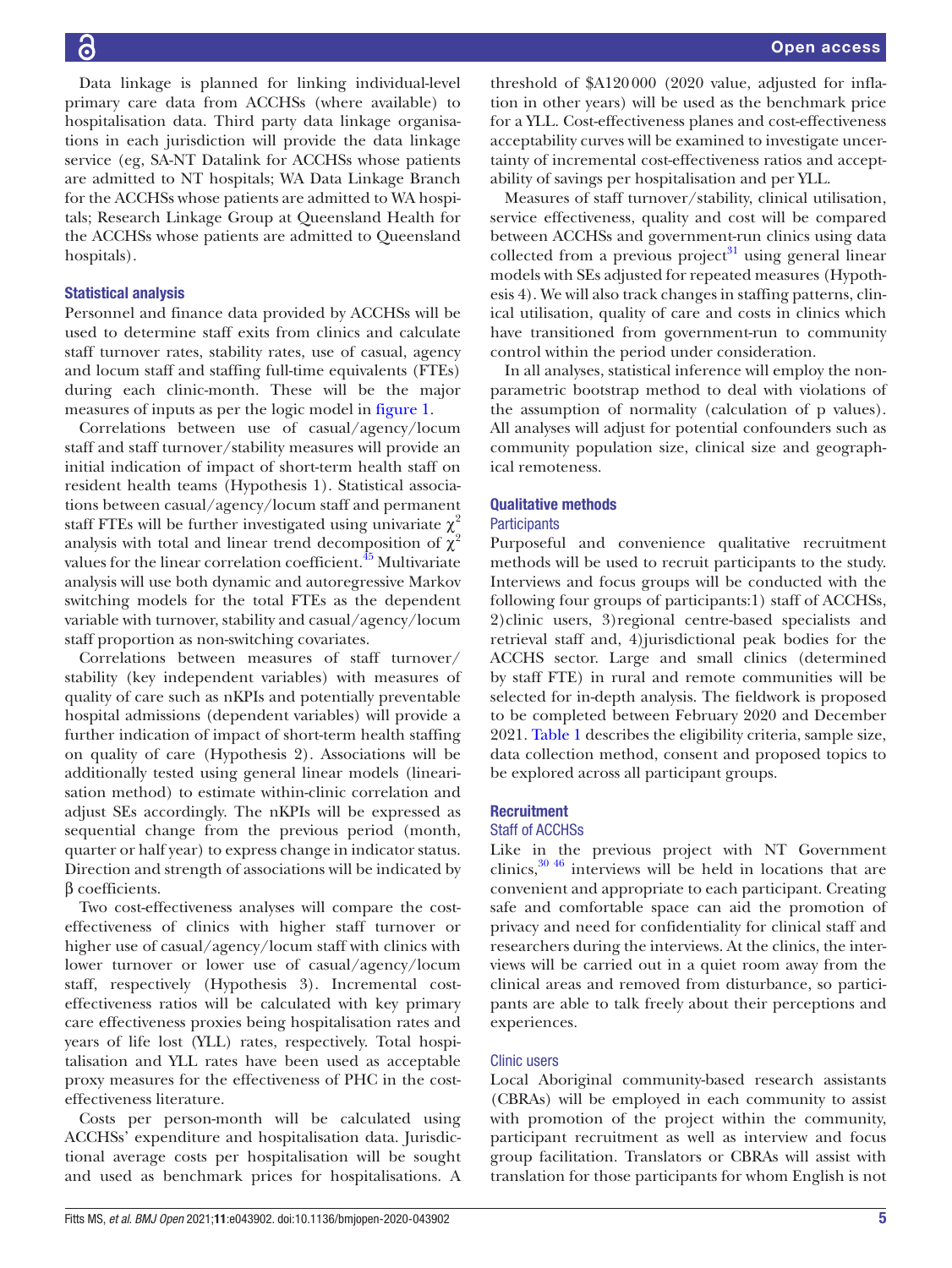<span id="page-6-0"></span>

| Table 1                           | Overview of participant groups                                                                                                                                                                                                                                                              |                                                                                                                                                                                                                                                                                                                                                  |                                                                                                                                                                                                                                                                         |                                                                                                                                                                                                                                                                 |
|-----------------------------------|---------------------------------------------------------------------------------------------------------------------------------------------------------------------------------------------------------------------------------------------------------------------------------------------|--------------------------------------------------------------------------------------------------------------------------------------------------------------------------------------------------------------------------------------------------------------------------------------------------------------------------------------------------|-------------------------------------------------------------------------------------------------------------------------------------------------------------------------------------------------------------------------------------------------------------------------|-----------------------------------------------------------------------------------------------------------------------------------------------------------------------------------------------------------------------------------------------------------------|
|                                   | <b>ACCHS staff</b>                                                                                                                                                                                                                                                                          | users<br>Clinic                                                                                                                                                                                                                                                                                                                                  | Regional centre-based specialists and Jurisdictional peak bodies for<br>retrieval staff                                                                                                                                                                                 | <b>ACCHSs</b>                                                                                                                                                                                                                                                   |
| Description<br>criteria           | Interview is open to all staff:<br>- CEO and board members<br>- Non-clinical staff<br>Dutreach staff<br>Clinical staff<br>Managers                                                                                                                                                          | - Identify as Aboriginal and/or Torres<br>· Clinic user of one or more of the<br>participating ACCHSs<br>Aged 18 years+<br>Strait Islander                                                                                                                                                                                                       | - Long-standing staff with experience in<br>servicing the geographical footprint of<br>participating ACCHSs                                                                                                                                                             | CEOs (or their delegate/s) of<br>jurisdictional peak bodies for<br><b>ACCHSs</b>                                                                                                                                                                                |
| Sample size                       | Up to 20 clinical staff at each<br>site                                                                                                                                                                                                                                                     |                                                                                                                                                                                                                                                                                                                                                  | Up to 50 clinic users in each community Up to 5 staff in each region (across three<br>regions)                                                                                                                                                                          | At least 1 staff member from each<br>peak body                                                                                                                                                                                                                  |
| Data collection                   | Face-to-face interview                                                                                                                                                                                                                                                                      | Face-to-face interview or focus group<br>discussion                                                                                                                                                                                                                                                                                              | Face-to-face or telephone interview                                                                                                                                                                                                                                     | Face-to-face or telephone<br>interview                                                                                                                                                                                                                          |
| Consent                           | Written consent                                                                                                                                                                                                                                                                             | Written or verbal consent                                                                                                                                                                                                                                                                                                                        | Written consent                                                                                                                                                                                                                                                         | Written consent                                                                                                                                                                                                                                                 |
| Proposed topics<br>to be explored | - COVID-19 service response<br>Strategies to stabilise the<br>Community engagement<br>Interest in remaining in<br>remote and rural areas<br>and related challenges<br>- Workload and stress<br>- Motivation to work<br>- Job satisfaction<br>Service delivery<br>effectiveness<br>workforce | - COVID-19 community challenges and<br>. Ability to build trusting relationships<br>the clinic during the pandemic<br>Managing health issues that require<br>· Quality of governance and<br>sensitivity to cultural issues<br>management of the service<br>· Clinical acceptability and<br>with health service staff<br>responsiveness<br>use of | - Effects of short-term staff on role and<br>evacuations from remote communities<br>Interaction with remote clinical staff<br>· Specific issues such as medical<br>- Impact of COVID-19 on patient<br>Quality of remote area services<br>etrieval system<br>evacuations | · Policies implemented to address<br>Impacts of short-term staffing<br>delivering primary healthcare in<br>sector to address the issues of<br>Impact of the pandemic on<br>Proposed measures in the<br>remote communities<br>short-term staffing<br>the impacts |
|                                   | ACCHSs, Aboriginal Community Controlled Health Services.                                                                                                                                                                                                                                    |                                                                                                                                                                                                                                                                                                                                                  |                                                                                                                                                                                                                                                                         |                                                                                                                                                                                                                                                                 |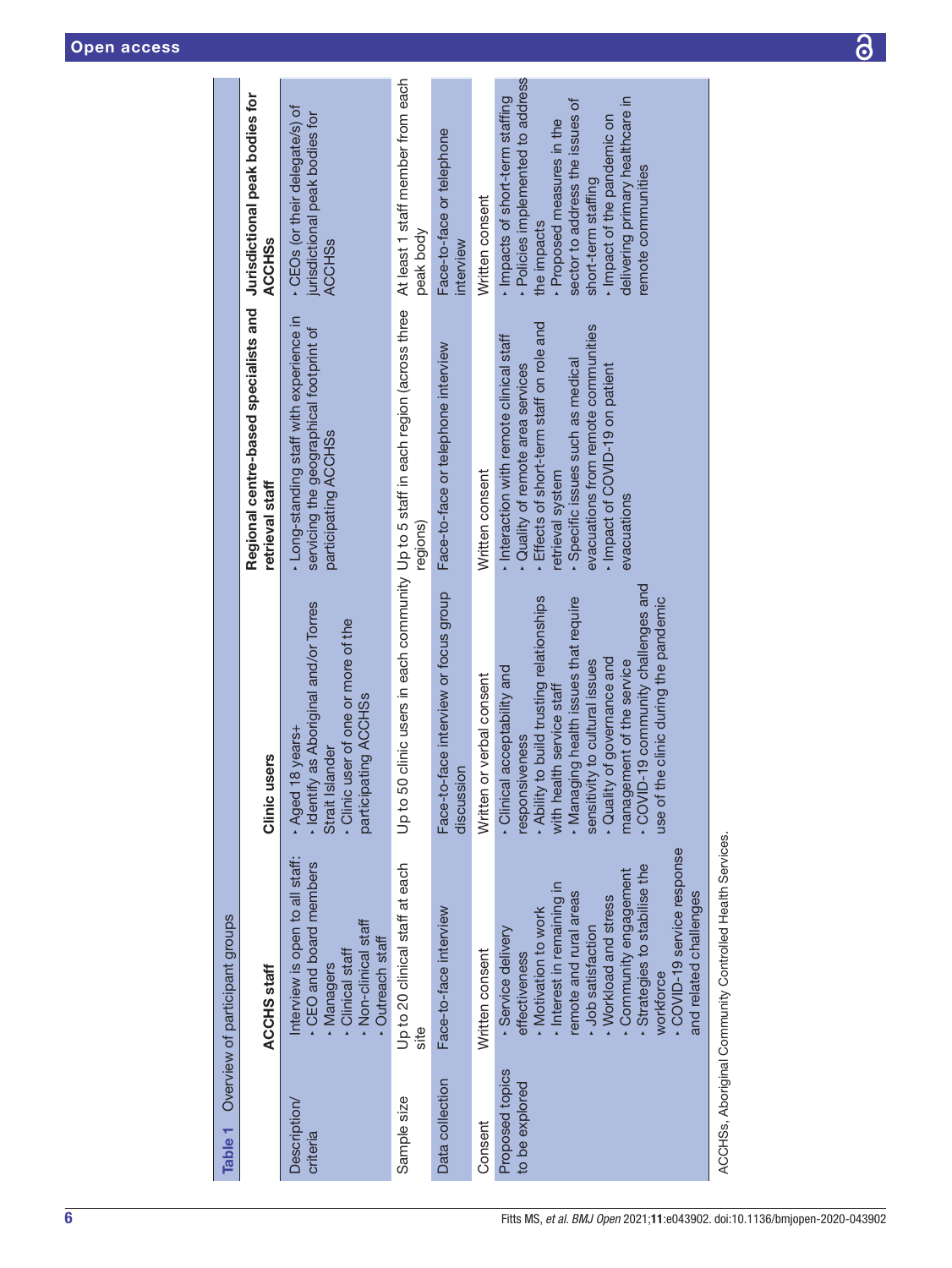their first language. Individualised training will be delivered to CBRAs to ensure they have a full understanding of the project and ethical processes to recruit participants as well as increase their qualitative skills to undertake focus group sessions with Aboriginal and Torres Strait Islander community members. Where possible one male and one female CBRA will be employed to work as part of the research team in each community. Each CBRA will receive a certificate acknowledging the training provided and demonstrated skills practised during the research project which may increase future research opportunities.

To ensure a variety of clinic users are recruited, the research team will implement diverse data collection activities including: 1. meeting with groups run by existing services; 2. other events such as paid stalls at local shopping centres or festivals; 3. a stall at participating clinics; and 4. going door-to-door with the CBRAs. The research team will work closely with community leaders, clinics and councils to recruit clinic users. Specifically, the research team will seek direction regarding promotion and recruitment methods prior to each visit. Promotion and recruitment of clinic users may differ between communities .

#### Regional centre-based specialists and retrieval staff

Regional centre-based specialist and retrieval staff will be recruited to participate in an interview. Participants in the regional areas will be recruited through the local hospital or ACCHS networks. Regional centre-based specialists and retrieval staff will be approached through usual health service communication channels for their interest in being interviewed.

#### Jurisdictional peak bodies for the ACCHS sector

CEOs (or their delegate/s) of jurisdictional peak bodies for ACCHSs in NT, WA and Queensland will be recruited through usual organisational communication channels.

Participants from all groups will be provided with an information sheet prior to providing informed consent and being interviewed.

#### Sample size

#### Staff of ACCHSs

Participation in an interview will be open to all staff including clinical, non-clinical and outreach staff. All short-term staff (eg, casuals, agency staff and *locum tenens* staff) present at the time of fieldwork will also be invited to be interviewed. There is no minimum amount of time staff have to have been employed by the service to participate in the study. Recruitment will continue at each site until thematic saturation is reached. In clinics with small numbers of staff, all consenting staff will be recruited. Due to resourcing and access challenges, staff who are no longer employed at partnering ACCHSs will not be approached to participate in the study.

#### Clinic users

To ensure a variety of perspectives are collected, in each town or remote community, up to 50 clinic users will be

invited to participate in the study or until thematic saturation is reached. To reach saturation on a certain topic, a minimum of four focus groups is required.<sup>47</sup> Data saturation will be checked after each meeting. We aim for at least five participants per focus group. If there are fewer than five participants, the dynamics and the interaction of the group will be limited. If there are more than 10 participants, it is likely there will not be enough time to let every participant express their view. It can be difficult to determine how many people will be available and willing to participate in the study. When conducting the focus groups, age, gender and family group will be accounted for to ensure a safe space for open discussion. Clinic users will have the opportunity to 'tell their story' around the personal, family and community impacts of short-term staffing and high turnover of staff.

#### COVID-19 pandemic

There will be inherent limitations in relation to the data we can collect as well as new challenges facing services to maintain their workforce during the fieldwork.<sup>[48](#page-11-15)</sup> Given the uncertainties associated with the COVID-19 pandemic, it is essential that the research team remains responsive and flexible, provides meaningful information to participating ACCHSs and is able to adapt recruitment processes. To achieve this, changes have been made to the data collection and recruitment processes. Additional questions have been added to the interview protocols for all participant groups. For example, ACCHSs staff will also be asked about the impact of the pandemic on recruiting and retaining staff, workload challenges, availability of resources (eg, personal protective equipment), changes in community use of the clinic and responses by the clinic and health service to respond to these challenges (eg, telemedicine). Clinic users will also be asked about the impact of COVID-19 on their day-to-day life (eg, delays/forgoing cultural practices; food availability), use of clinical services in the pandemic environment, what they know about COVID-19 and what resources they have received.

Additionally, research team members have implemented guidelines for conducting remote community fieldwork which align and comply with organisational and government guidelines and recommendations. To minimise potential risks of spreading COVID-19, events that bring together large groups of people (eg, barbeques) will be precluded. To ensure the research team models safe practices (eg, social distancing), the team will hold small focus groups (eg, up to five participants). Where possible, these focus group discussions will be held outdoors. For focus group discussions held with existing groups run by non-government agencies and service providers, the research team will comply with any additional guidelines. At events where the team is promoting and recruiting clinic users in public spaces, COVID-19 information will be displayed along with hand hygiene products. The project's COVID-19 guidelines will be regularly reviewed and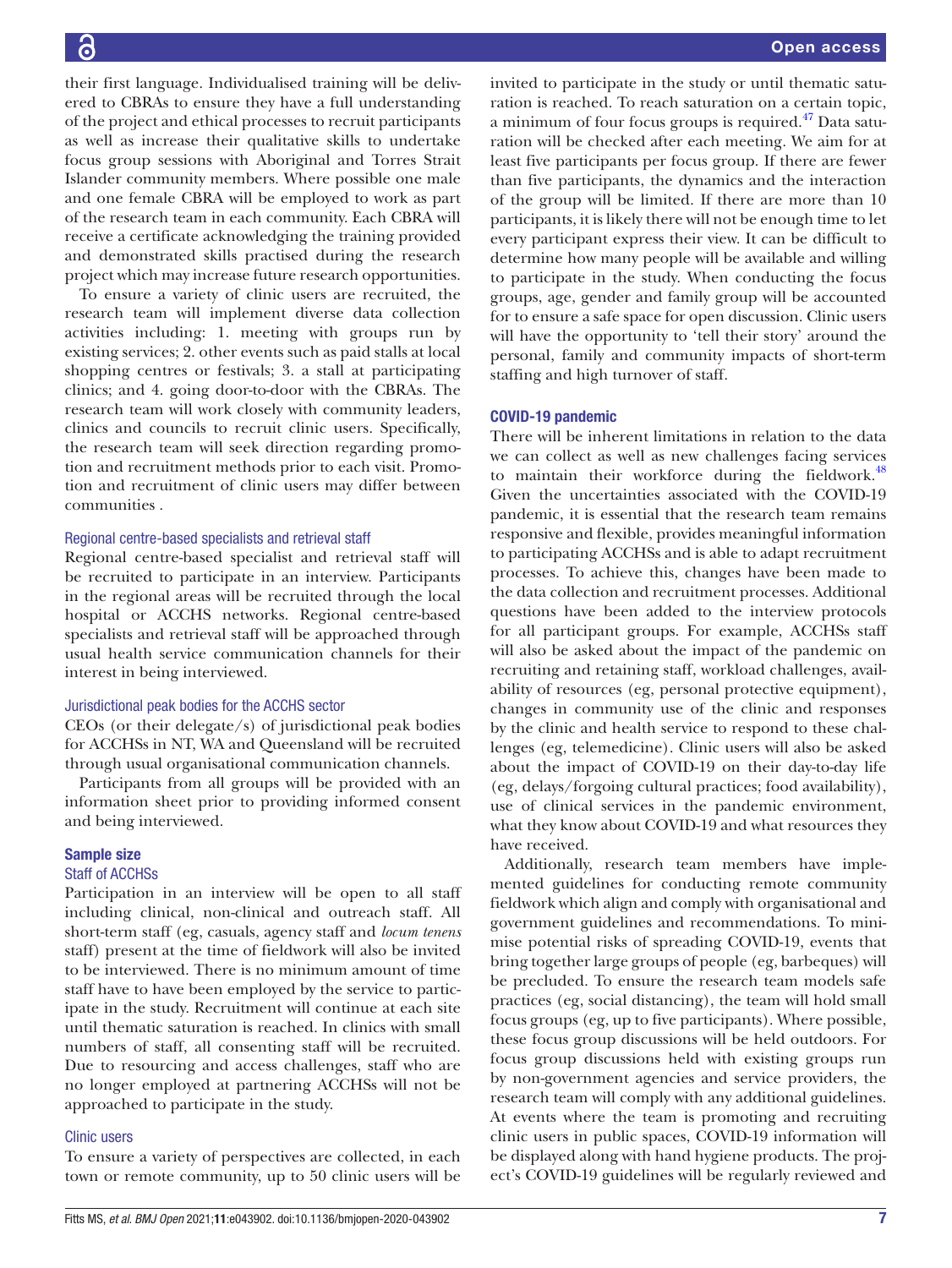updated accordingly to organisational and government guideline changes.

#### Data analysis

The interviews and focus groups will be audiotaped with consent, and transcribed verbatim. If recording is not consented, handwritten notes will be taken during the non-audio recorded interview. Information about participants' identity will be removed. Interview transcripts and written notes will be managed using NVivo V.12 (QSR International), a qualitative software package designed to assist analysing large amounts of text-based data.

Inductive thematic analysis as described by Braun and Clarke $49$  will be conducted to capture the stories of how the FIFO/DIDO workforce has shaped health and healthcare in the community. This approach involves coding statements based on their key concepts, combining these coded concepts into themes and refining the identified themes. Common themes will be identified among clinical staff, rural centre-based specialists and retrieval staff, staff of jurisdictional peak bodies for ACCHS separately from clinical users of the ACCHS clinics. The coding will be reviewed by the research team and investigators before the data are thematically analysed. Aboriginal and Torres Strait Islander investigators and research team staff will be involved in all aspects of the qualitative data coding and analysis to ensure that a cultural lens is applied in the coding and analysis of data.<sup>50.51</sup> We will also compare the qualitative findings from ACCHSs with the qualitative findings from the remote NT Government-run clinics from a previous project.<sup>[31](#page-11-0)</sup>

#### Patient and public involvement

Patients and/or members of the public were not involved in the development of the research questions and design of the study. The results of the study will be disseminated to study participants through activities and pathways to be determined by each participating ACCHS (as described in knowledge translation section below).

#### Ethics and dissemination

#### Ethical considerations

The study has ethics approval from the Human Research Ethics Committee of the Northern Territory Department of Health and Menzies School of Health Research (project number DR03171), Central Australian Human Research Ethics Committee (CA-19-3493), Western Australian Aboriginal Health Ethics Committee (WAAHEC-938) and Far North Queensland Human Research Ethics Committee (HREC/2019/QCH/56393).

Trained interpreters and CBRAs will be employed to assist the research team with explaining the project and participant information sheet in the local language and translating during interviews and focus group discussions. All participants will provide written consent and will be free to withdraw at any time. No identifying information will be kept with the data, which will be analysed and stored on a secure network drive at the research

institution, protected by password and used only for the purposes of this study. Only the researchers involved in this study will have access to the quantitative and qualitative data. No information about the project will be published in any form that will allow any individual to be recognised, with non-identifiable results presented in reports and publications.

#### Project governance

This study is designed as a partnership and has been shaped and approved by the participating ACCHSs and Aboriginal and Torres Strait Islander leaders. The project will establish a steering committee consisting of CEOs (or their delegates) of the ACCHSs participating in the study and the Aboriginal Medical Services Alliance NT to guide the research team to effectively achieve the project objectives (data provision, analysis, reporting, dissemination and turning the results into policy and practice). Specifically, the steering committee will provide guidance on, contribute to and formally approve key decisions relating to research design, data collection (including both field work to collect primary data and collection of secondary administrative data), data analysis and interpretation. Members of the committee will assist with facilitating requests for and approvals needed to access service data locally and with the relevant state/territory authorities. Results will be communicated to the steering committee, ensuring that Aboriginal and Torres Strait Islander leaders will contribute to formulating recommendations in relation to policy and practice and play a key role in communicating and disseminating results within their own communities and the broader Australian community. The committee will also have an important role in determining relevant retention strategies to be implemented to improve workforce retention in ACCHSs. The group will meet regularly, with individual contact between the research team and group members arranged as needed. The research team also consists of Aboriginal and Torres Strait Islander researchers who will have full participation in the implementation, analysis and documentation of the study.

#### Knowledge translation

Research translation is an integrated feature of the project. With extensive experience in research translation, $52$  the research team will implement a multifaceted translation strategy. It will be informed by both the quantitative component of the study along with the qualitative interviews to determine current and potential strategies to stabilise the health workforce. Researchers will work with all partnering ACCHSs and the steering committee to jointly interpret the project findings and ensure that they are disseminated in meaningful and sensitive ways to service staff and community members.

The research team will deliver presentations to national conferences and to smaller forums; meet with senior policymakers in Aboriginal and Torres Strait Islander Health at Federal and State/Territory levels; and author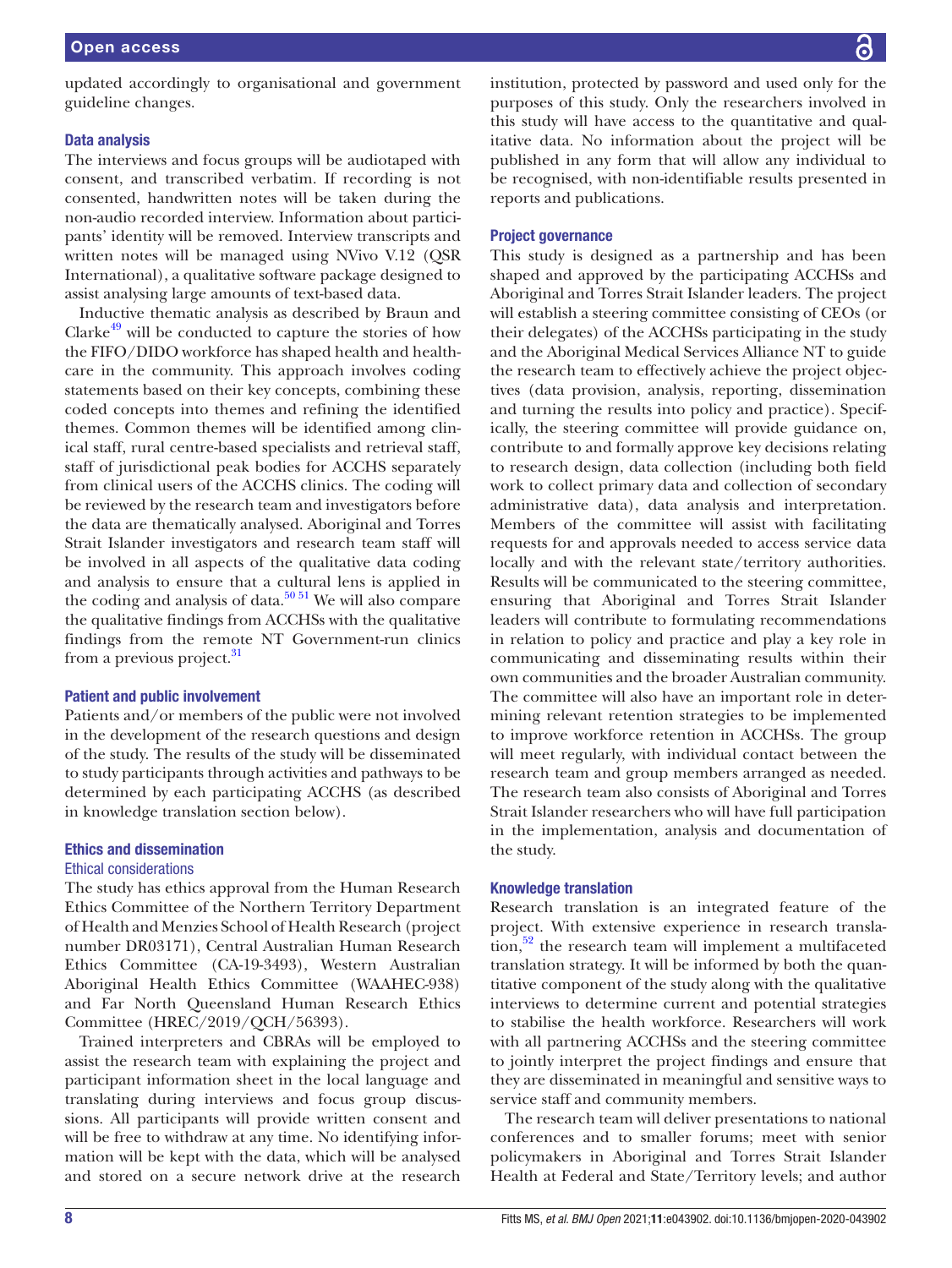peer-reviewed publications. This translation strategy has been highly successful in the recent NT Government study conducted by the research team, $31$  which has included invitations to rural and executive level meetings to present study results and to propose solutions, including improved training pathways, more flexible workforce conditions, retention incentives and improved targeting of suitable remote health staff. Findings regarding costs, quality, service effectiveness and staff motivation will be presented to the steering committee. Recommendations will also be made about ongoing workforce retention monitoring systems that are relevant to context. This will occur through annual face-to-face meetings, teleconference meetings and through regularly emailed one-page updates.

Each ACCHS will be provided with summary and comparative data for like services (while maintaining confidentiality for each participating ACCHS). Information about publications will also be provided to ACCHSs as a plain language summary with infographics to support their internal research translation activities. The CEOs and steering committee members will ensure that the outcomes of the project will be disseminated to the participants. The processes by which this occurs will be at the discretion of the ACCHSs' CEOs and boards.

#### **DISCUSSION**

This project aims to generate rigorous new knowledge by analysing data collected from ACCHSs, their staff and by the participating ACCHSs. The evidence generated related to costs, quality, effectiveness and the impact of community control will help partnering services to understand more about effective strategies to maintain a strong rural and remote health workforce. The findings may also have applicability to PHC models in nations with similarly colonised Indigenous populations, including in Aotearoa/New Zealand, Canada and the United States of America.<sup>[53–55](#page-11-19)</sup>

Underpinned by a results-based logic model, adapted for the Australian context,  $4^{142}$  this project will enable a better understanding of the complex interplay between health service delivery models in remote Aboriginal and Torres Strait Islander communities, PHC workforce patterns and healthcare costs and health outcomes. In areas where there is high unmet need, additional PHC resources may result in enhanced diagnosis of conditions and complications, and potentially an increase in health system contact including hospitalisation. There may be a non-linear relationship between PHC utilisation and hospitalisations $^{56}$  but there is considerable international<sup>57</sup> and local<sup>[58](#page-11-22)</sup> evidence that optimising PHC access results in decreased hospitalisations, improved health outcomes and, importantly, overall decreased costs. For example, Zhao *et al*<sup> $\theta$ </sup> conservatively estimated savings to the NT Government of \$A125million annually with improved access to PHC in remote NT communities.

Given previously demonstrated high rates of remote staff turnover in the government sector, there are likely substantial potential savings also to be made in the non-government sector. $34$  The research team will work with members of the steering committee and key policymakers, to use information about costs, quality, service effectiveness and motivation to develop a set of strategies that have the potential to address workforce turnover and maldistribution. The research findings will contribute towards understanding how services can improve access and enhance service effectiveness of PHC services in remote and rural Australia.

The knowledge generated from this research is essential to closing the gap in health outcomes for Aboriginal and Torres Strait Islander Australians.<sup>[6](#page-10-3)</sup> The reasons Aboriginal and Torres Strait Islander Australians living in remote and rural areas have poor health outcomes compared with non-Indigenous Australians are complex.<sup>17</sup> Colonisation and ongoing discrimination, racism, intergenerational trauma and, for some, disconnection to culture and country have contributed to a high burden of disease. $59-61$ These inequalities such as racism can have significant impacts on access to healthcare. $61$  Furthermore, limited healthcare access and utilisation contributes to persistent health inequality and poor health outcomes.[59 62](#page-11-23) For example, there is an association between PHC utilisation and potentially preventable hospital admissions.<sup>[59](#page-11-23)</sup> Synthesis of existing international evidence indicates that ACCHSs can increase access to healthcare for Aboriginal and Torres Strait Islander peoples,  $63$  though the extent to which this is the case is not well understood; nor is there strong evidence about the impact of health workforce turnover, retention and supply issues on access to health services provided by ACCHSs. The new knowledge generated by this study will continue to fill this evidence gap.

Notwithstanding its many strengths, this study is not without potential limitations. Key among these are issues with quality and completeness of data that can be expected as high staff turnover and short retention may impact on quality of clinical data entry and data management in participating ACCHSs. Health service administrative systems may also have changed during the study period, rendering data for earlier parts of the study inaccessible. Our study also uses proxies for quality of primary care, including a range of clinical process and outcome measures routinely collected and reported as nKPIs. There are recognised limitations with some indicators, including defining Indigenous regular clients by the number of visits in the past 2 years rather than by their usual address in the health service catchment, recency of introduction of some indicators for reporting and time trend anomalies for example, related to changes in cervical screening methods. $64$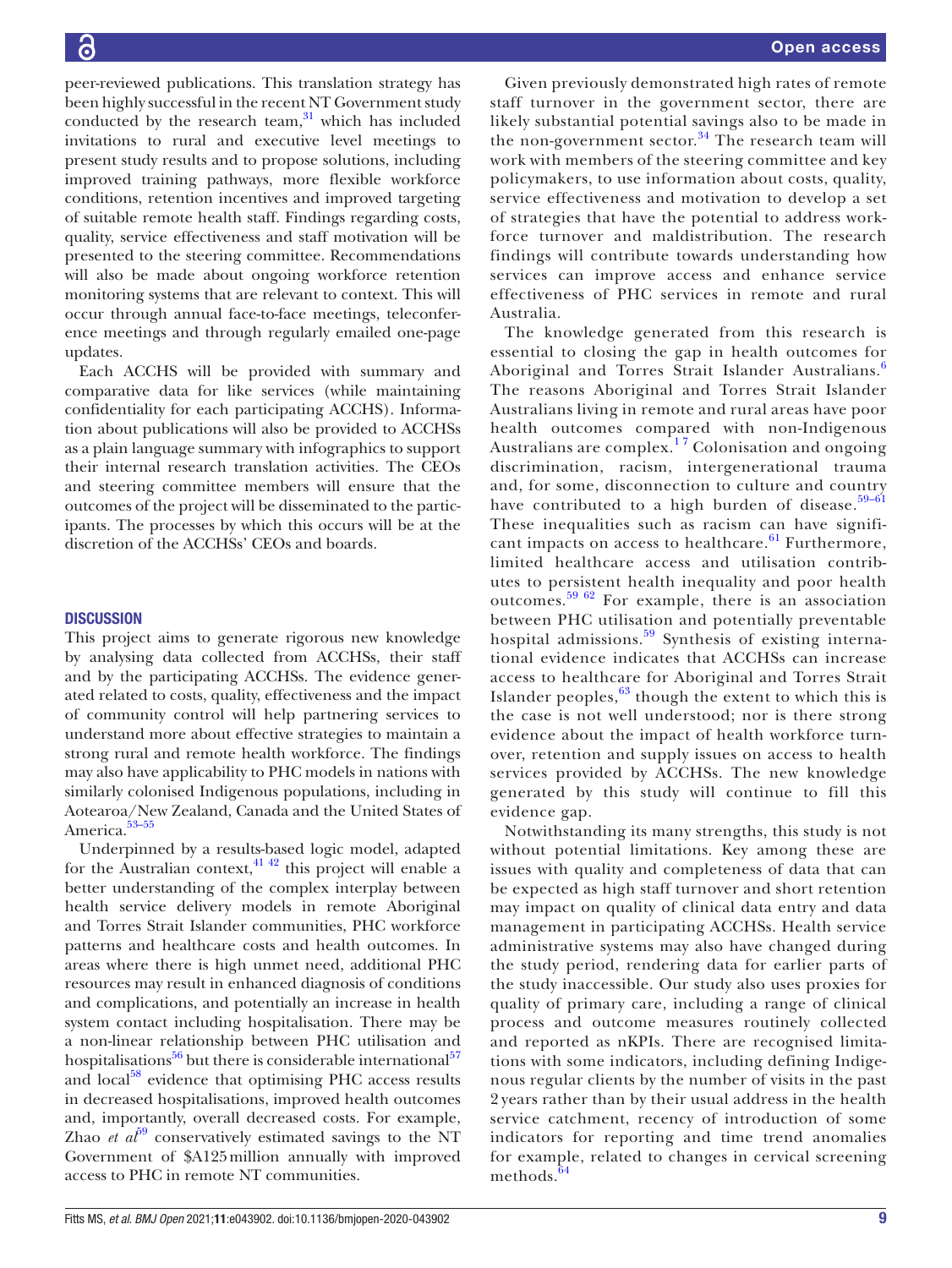#### Author affiliations

<sup>1</sup>Menzies School of Health Research, Charles Darwin University, Alice Springs, Northern Territory, Australia

<sup>2</sup>School of Rural Health, Monash University, Strathdale, Victoria, Australia <sup>3</sup>Indigenous Social and Wellbeing Centre, School of Population Health Research, Australian National University, Canberra, Australian Capital Territory, Australia <sup>4</sup>Department of Rural Health, The University of Melbourne, Shepparton, Victoria, Australia

5 Miwatj Health Aboriginal Corporation, Nhulunbuy, Northern Territory, Australia <sup>6</sup>Centre for Child Development and Education, Menzies School of Health Research, Casuarina, Northern Territory, Australia

<sup>7</sup>Northern Territory Department of Health, Darwin, Northern Territory, Australia <sup>8</sup>Psychology Department, Macquarie University, North Ryde, New South Wales, Australia

<sup>9</sup>Central Australian Aboriginal Congress, Alice Springs, Northern Territory, Australia <sup>10</sup>Top End Health Service, Northern Territory Government, Casuarina, Northern Territory, Australia

 $11$ Poche SA + NT, Flinders University, Alice Springs, Northern Territory, Australia <sup>12</sup>Ngaanyatjarra Health Service, Alice Springs, Northern Territory, Australia

<sup>13</sup>Flinders Northern Territory, College of Medicine and Public Health, Flinders University, Darwin, Northern Territory, Australia

Acknowledgements We acknowledge the time and contribution of the study participants and the staff from participating Aboriginal Community Controlled Health Services.

Contributors MSF drafted and revised the manuscript. JW conceived the study, contributed to design and reviewed the manuscript. JH contributed to the conceptualisation and design of the study and assisted with drafting the manuscript. LB and TD contributed to the design of the study, particularly the qualitative component, and provided comments on the manuscript. MPJ, SG, YZ and DR contributed to the design of the study, particularly the quantitative component, and provided comments on the manuscript. NC, JB, EM, MR, AT, CC, RS and LM-G contributed to the design of the study. DR, SM and ZL contributed to the drafting of the manuscript. All authors read and approved the final manuscript.

Funding The project is supported under the Australian Research Council's Project Discovery funding scheme (project number DP190100328) and by the Medical Research Future Fund through the NHMRC and Central Australian Academic Health Science Network (N/A). The information and opinions contained in it do not necessarily reflect the views or policy of the Commonwealth of Australia (or the Department of Health).

#### Competing interests None declared.

Patient and public involvement Patients and/or the public were not involved in the design, or conduct, or reporting, or dissemination plans of this research.

Patient consent for publication Not required.

Provenance and peer review Not commissioned; externally peer reviewed.

Open access This is an open access article distributed in accordance with the Creative Commons Attribution Non Commercial (CC BY-NC 4.0) license, which permits others to distribute, remix, adapt, build upon this work non-commercially, and license their derivative works on different terms, provided the original work is properly cited, appropriate credit is given, any changes made indicated, and the use is non-commercial. See: [http://creativecommons.org/licenses/by-nc/4.0/.](http://creativecommons.org/licenses/by-nc/4.0/)

#### ORCID iDs

Michelle S Fitts<http://orcid.org/0000-0003-2839-5430> Yuejen Zhao<http://orcid.org/0000-0002-5775-4503>

#### REFERENCES

- <span id="page-10-0"></span>1 Australian Institute of Health and Welfare. *Australia's health 2018. Australia's health series no. 16. AUS 221*. Canberra, ACT: AIHW, 2018.
- <span id="page-10-1"></span>2 Council of Australian Governments Reform Council. *Healthcare 2011–12: comparing performance across Australia*. Canberra: COAG Reform Council, 2013.
- <span id="page-10-2"></span>3 Penchansky R, Thomas JW. The concept of access: definition and relationship to consumer satisfaction. *[Med Care](http://dx.doi.org/10.1097/00005650-198102000-00001)* 1981;19:127–40.
- 4 Levesque J-F, Harris MF, Russell G. Patient-Centred access to health care: conceptualising access at the interface of health systems and populations. *[Int J Equity Health](http://dx.doi.org/10.1186/1475-9276-12-18)* 2013;12:18.
- 5 Gulliford M, Figueroa-Munoz J, Morgan M, *et al*. What does 'access to health care' mean? *[J Health Serv Res Policy](http://dx.doi.org/10.1258/135581902760082517)* 2002;7:186–8.
- <span id="page-10-3"></span>6 Holland C. *Close the gap 2018 – a ten-year review: the closing the gap strategy and recommendations for reset*. Canberra, ACT: The Close the Gap Campaign Steering Committee, 2018.
- <span id="page-10-4"></span>7 Vos T, Barker B, Begg S, *et al*. Burden of disease and injury in Aboriginal and Torres Strait Islander peoples: the Indigenous health gap. *[Int J Epidemiol](http://dx.doi.org/10.1093/ije/dyn240)* 2009;38:470–7.
- <span id="page-10-5"></span>8 Russell DJ, Zhao Y, Guthridge S, *et al*. Patterns of resident health workforce turnover and retention in remote communities of the Northern Territory of Australia, 2013-2015. *[Hum Resour Health](http://dx.doi.org/10.1186/s12960-017-0229-9)* 2017;15:52–12.
- <span id="page-10-7"></span>9 Wakerman J, Humphreys JS, Wells R, *et al*. Features of effective primary health care models in rural and remote Australia: a casestudy analysis. *[Med J Aust](http://dx.doi.org/10.5694/j.1326-5377.2009.tb02700.x)* 2009;191:88–91.
- 10 Wakerman J, Humphreys J, Russell D, *et al*. Remote health workforce turnover and retention: what are the policy and practice priorities? *[Hum Resour Health](http://dx.doi.org/10.1186/s12960-019-0432-y)* 2019;17:99.
- <span id="page-10-6"></span>11 Campbell MA, Hunt J, Scrimgeour DJ, *et al*. Contribution of Aboriginal community-controlled health services to improving Aboriginal health: an evidence review. *[Aust Health Rev](http://dx.doi.org/10.1071/AH16149)* 2018;42:218–26.
- <span id="page-10-8"></span>12 Dwyer JM, Lavoie J, O'Donnell K. Contracting for Indigenous health care: towards mutual accountability: contracting for Indigenous health care. *Aust J Public Adm* 2011;70:34–46.
- 13 Bath J, Wakerman J. Impact of community participation in primary health care: what is the evidence? *[Aust J Prim Health](http://dx.doi.org/10.1071/PY12164)* 2015;21:2.
- 14 Lavoie JG, Forget EL, Prakash T, *et al*. Have investments in on-reserve health services and initiatives promoting community control improved first nations' health in Manitoba? *[Soc Sci Med](http://dx.doi.org/10.1016/j.socscimed.2010.04.037)* 2010;71:717–24.
- 15 O'Neil J, Gallagher J, Wylie L, *et al*. Transforming first Nations' health governance in British Columbia. *[Int J Health Gov](http://dx.doi.org/10.1108/IJHG-08-2016-0042)* 2016;21:229–44.
- 16 Panaretto KS, Wenitong M, Button S, *et al*. Aboriginal community controlled health services: leading the way in primary care. *[Med J](http://dx.doi.org/10.5694/mja13.00005)  [Aust](http://dx.doi.org/10.5694/mja13.00005)* 2014;200:649–52.
- <span id="page-10-9"></span>17 Wakerman J. Innovative rural and remote primary health care models: what do we know and what are the research priorities? *[Aust](http://dx.doi.org/10.1111/j.1440-1584.2008.01032.x)  [J Rural Health](http://dx.doi.org/10.1111/j.1440-1584.2008.01032.x)* 2009;17:21–6.
- <span id="page-10-10"></span>18 Queensland Health. Aboriginal and Torres Strait Islander health practitioner: scope of practice guidelines, 2008. Available: [https://](https://www.health.qld.gov.au/__data/assets/pdf_file/0019/731251/ATSIHP-scope-practice-guideline.pdf) [www.health.qld.gov.au/\\_\\_data/assets/pdf\\_file/0019/731251/ATSIHP](https://www.health.qld.gov.au/__data/assets/pdf_file/0019/731251/ATSIHP-scope-practice-guideline.pdf)[scope-practice-guideline.pdf](https://www.health.qld.gov.au/__data/assets/pdf_file/0019/731251/ATSIHP-scope-practice-guideline.pdf)
- <span id="page-10-11"></span>19 Australian Government. *National Aboriginal and Torres Strait Islander health plan 2013-2023*. Canberra, ACT: Commonwealth of Australia, 2013.
- <span id="page-10-12"></span>20 Northern Territory Aboriginal Health Forum. *Pathways to community control: an agenda to further promote Aboriginal community control in the provision of primary health care services*. Darwin, NT: Northern Territory Government, 2008.
- <span id="page-10-13"></span>21 Baeza JI, Lewis JM. Indigenous health organizations in Australia: connections and capacity. *[Int J Health Serv](http://dx.doi.org/10.2190/HS.40.4.i)* 2010;40:719–42.
- <span id="page-10-14"></span>22 Larkins SL, Geia LK, Panaretto KS. Consultations in general practice and at an Aboriginal community controlled health service: do they differ? *[Rural Remote Health](http://www.ncbi.nlm.nih.gov/pubmed/16863398)* 2006;6:560.
- <span id="page-10-15"></span>23 Taylor J, Dollard J, Weetra C, *et al*. Contemporary management issues for Aboriginal community controlled health services. *[Aust](http://dx.doi.org/10.1071/ah010125)  [Health Rev](http://dx.doi.org/10.1071/ah010125)* 2001;24:125–32.
- <span id="page-10-16"></span>24 Freeman T, Baum F, Lawless A, *et al*. Case study of an Aboriginal community-controlled health service in Australia: universal, Rights-Based, publicly funded comprehensive primary health care in action. *[Health Hum Rights](http://www.ncbi.nlm.nih.gov/pubmed/28559679)* 2016;18:93–108.
- <span id="page-10-17"></span>25 Gomersall JS, Gibson O, Dwyer J, *et al*. What Indigenous Australian clients value about primary health care: a systematic review of qualitative evidence. *[Aust N Z J Public Health](http://dx.doi.org/10.1111/1753-6405.12687)* 2017;41:417–23.
- <span id="page-10-18"></span>26 Zhao Y, Russell DJ, Guthridge S, *et al*. Long-term trends in supply and sustainability of the health workforce in remote Aboriginal communities in the Northern Territory of Australia. *[BMC Health Serv](http://dx.doi.org/10.1186/s12913-017-2803-1)  [Res](http://dx.doi.org/10.1186/s12913-017-2803-1)* 2017;17:836–10.
- <span id="page-10-19"></span>27 Studdert L. Remote area health Corps: nurses making a contribution to primary health services in the NT. *[Australas EMerg Nurs J](http://dx.doi.org/10.1016/j.aenj.2010.08.277)* 2010;13:142.
- <span id="page-10-20"></span>28 Allen & Clarke. *Evaluation of the child health check initiative and the expanding health service delivery initiative: summary report*. Canberra, ACT: Department of Health and Ageing, 2011.
- <span id="page-10-21"></span>29 Northern Territory Department of Health. *Remote area nurse safety on-call after hours security*. Darwin, NT: Northern Territory Government, 2016.
- <span id="page-10-22"></span>30 Bourke L, Dunbar T, Murakami-Gold L. Discourses within the roles of remote area nurses in Northern Territory (Australia) government-